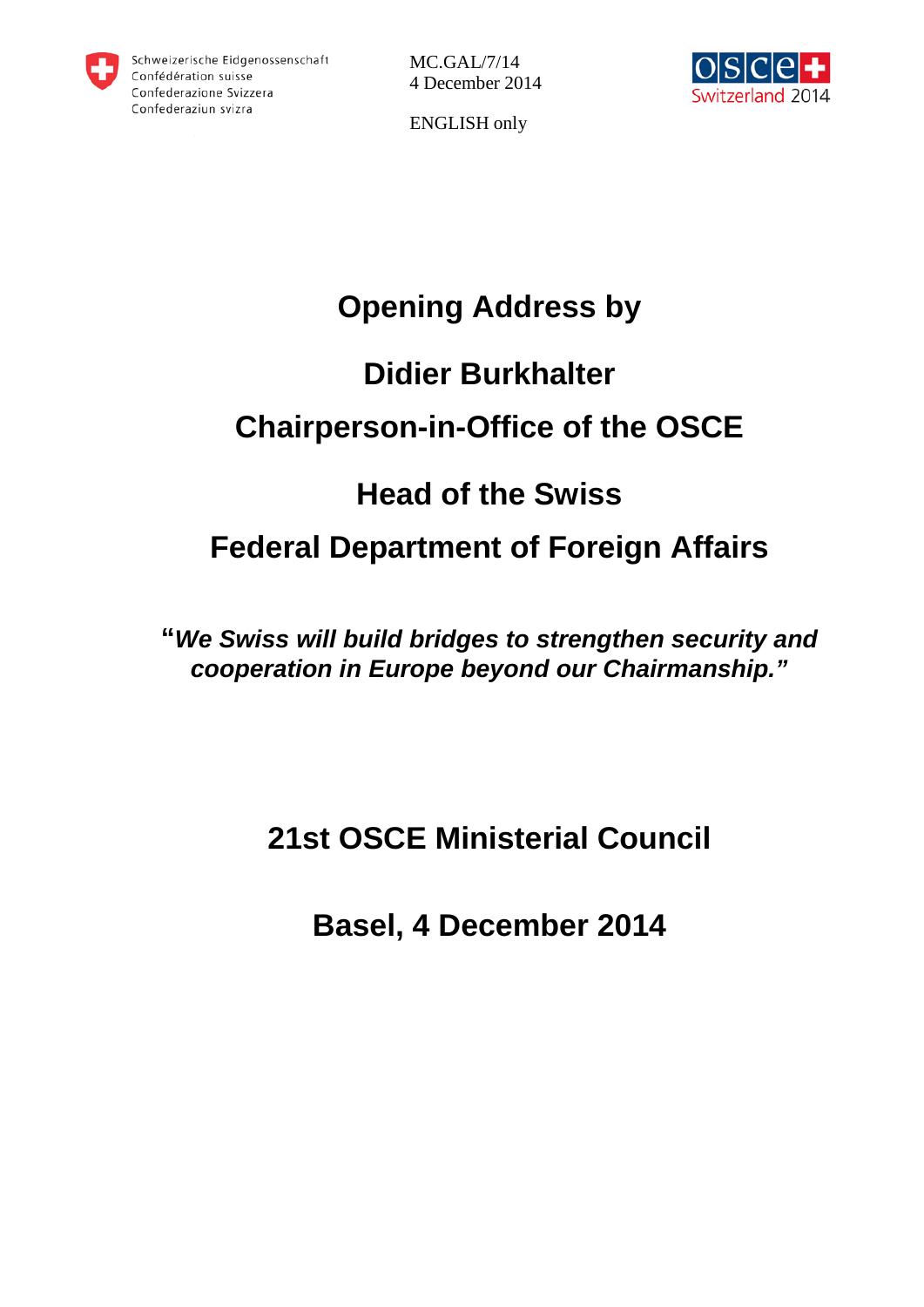**Ministers** Dear friends and colleagues Ladies and gentlemen

The world is a global village. So let us start by talking about a city: Donetsk. Two and a half years ago, Donetsk hosted five matches of the UEFA EURO 2012. Football fans from all over Europe came to see Cristiano Ronaldo, Xabi Alonso, and Wayne Rooney play in the Donbass Arena.

Today, Donetsk is controlled by illegally armed groups. The Donbass Arena has been damaged by shelling. Donbass International Airport lies in ruins. The war in the region has claimed more than 4,000 lives. OSCE monitors are patrolling the area. This has been no ordinary year for the OSCE.

Security has deteriorated markedly in Europe. The Ukraine crisis has brought hardship to the Ukrainian people and deep divisions regarding the country's future. It has thrown into question many assumptions about the post-Cold War European order. The Helsinki Principles have been repeatedly violated, most blatantly when Crimea was annexed.

The Ukraine crisis has fuelled a broader crisis of European security that has been in the making for years. Trust between Russia and the West has eroded. We have seen a dangerous increase in military activity and belligerent rhetoric lately. Economic polarisation and geopolitical frictions are mounting. Are we all still committed to our declared goal of establishing a security community from Vancouver to Vladivostok?

In this year of crises, the OSCE has demonstrated its value as an inclusive organisation, linking the Euro-Atlantic and the Eurasian regions. The OSCE has come to play a seminal role in international efforts to prevent the further escalation of the Ukraine crisis.

You, the 57 participating States, agreed to set up two new field missions – the Special Monitoring Mission and the Border Observation Mission. The Chairmanship has fostered dialogue through CiO diplomacy, Permanent Council debates, participation in the Trilateral Contact Group, and support for the national round tables during their (all too short) existence in May. OSCE institutions too have been closely involved in Ukraine. International awareness of the OSCE's role and potential as a platform for debate and action has grown in 2014.

Yet, despite the positive momentum of the OSCE, the situation is not good today.

Regarding the Ukraine crisis, implementation of the Minsk arrangements is more limited and uneven than we had wanted. The ceasefire is still not consolidated. A political process has yet to take off.

As for the OSCE, its recently gained momentum remains fragile. Sustaining it will require the political will to continue cooperation and find common solutions despite differences.

I interpret the large number of Ministers present at this Ministerial Council as a commitment to use the OSCE as a platform to advance cooperative security for the benefit of all.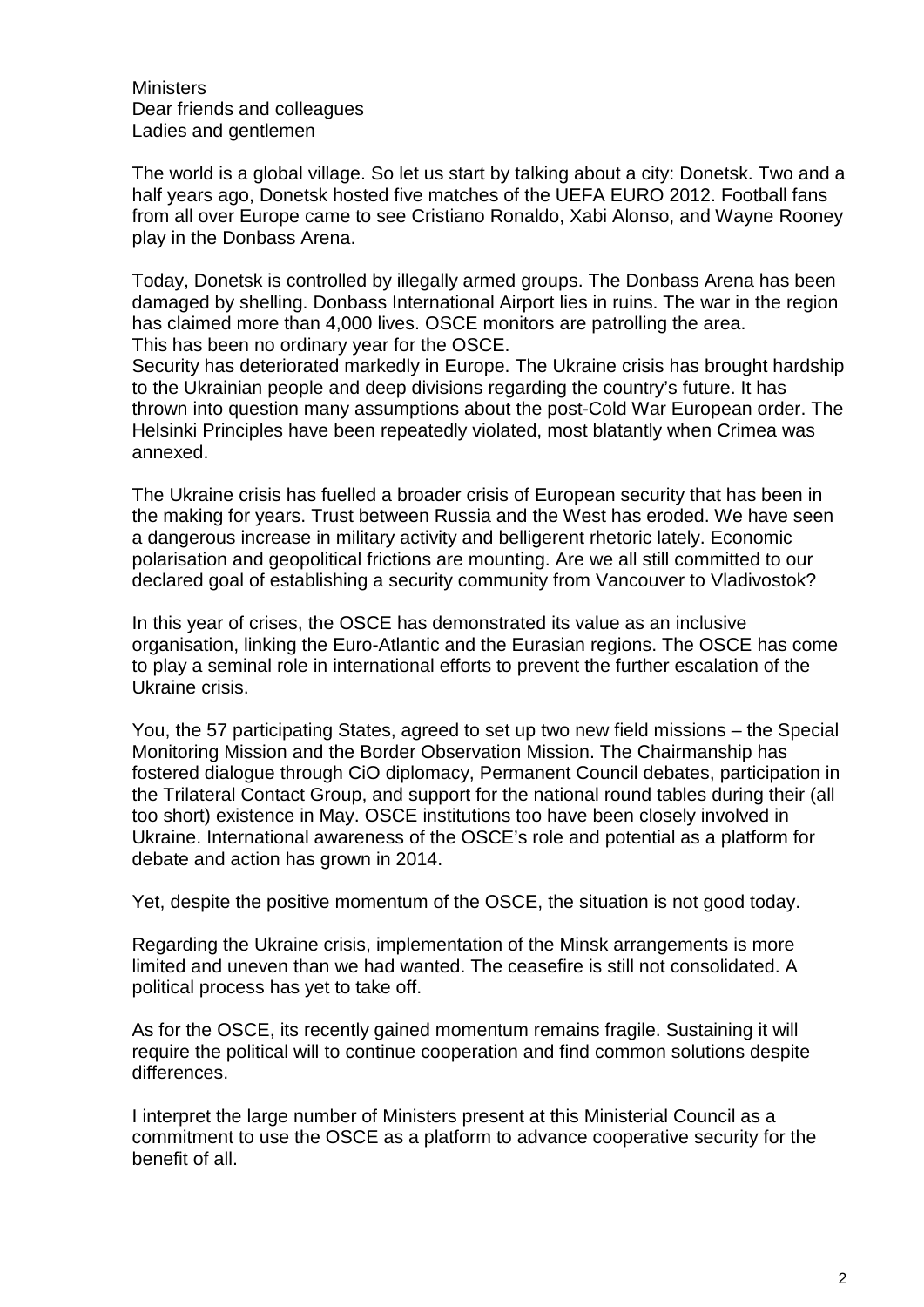We are all aware that we have reached a critical point in European security. My main message to you today is this: Let us take good care of the OSCE. Let us take good care of it because an effective OSCE strengthens the security of all our nations and our people.

Frank exchanges about our grievances and disagreements are important. With its inclusive nature, the OSCE is the right format to have this debate. But let us do this in ways that preserve the space for common decisions and common activities on the ground. As a consensus-based organisation, the OSCE depends on the goodwill of everyone to act constructively and in a solution-oriented way. The OSCE is a bridge; and a bridge can be used from both sides simultaneously.

Twenty-five years after the fall of the Berlin Wall, it is our duty as political leaders never to allow Europe to be divided again. The OSCE can help prevent or resolve conflicts – provided that participating States have the collective political will to use it to that end.

In this spirit, I see three priorities for the OSCE's short- and mid-term agenda: First, we must cooperate concretely to provide new impetus to efforts to resolve the Ukraine crisis and to ensure that the OSCE stays engaged with meaningful contributions.

Comprehensive and effective implementation of the Minsk arrangements remains the best way forward to resolve the Ukraine crisis, and we need to provide strong support to the Contact Group as it seeks to facilitate this. We also need to equip the SMM with the necessary resources, and to ensure that all parties respect the safety and freedom of movement of our monitors.

As I announced last night at the informal dinner of Ministers, Switzerland will support the SMM with a further

2 million Swiss francs (1.7 million Euros). We are also ready to provide substantial support to any political dialogue within Ukraine. And we are supporting a series of civil society projects in Ukraine, either through the OSCE or bilaterally.

Beyond the Ukraine crisis, participating States must continue to work towards common solutions to the many common security challenges they face. The OSCE has a responsibility to take care of the whole range of security issues that have a negative impact on peoples' lives in our region of the world. Divisions over Ukraine must not stand in the way of effective multilateral answers to these issues. I invite you to support the Ministerial Decisions and Declarations that are still being negotiated.

As our second priority, we need to provide the OSCE with more continuity and capacity. The model of consecutive Chairmanships has proven its merit. Swiss-Serbian cooperation has been a success. Germany and Austria are set to be confirmed by the Ministerial Council tomorrow as the two Chairs following Serbia. This is very good news for the OSCE and European security.

As for capacities, the Helsinki+40 process provides an opportunity to adapt the OSCE to today's needs. The Ukraine crisis should intensify rather than slow our efforts to provide the OSCE with an even more effective tool box and more resources for crisis prevention and resolution.